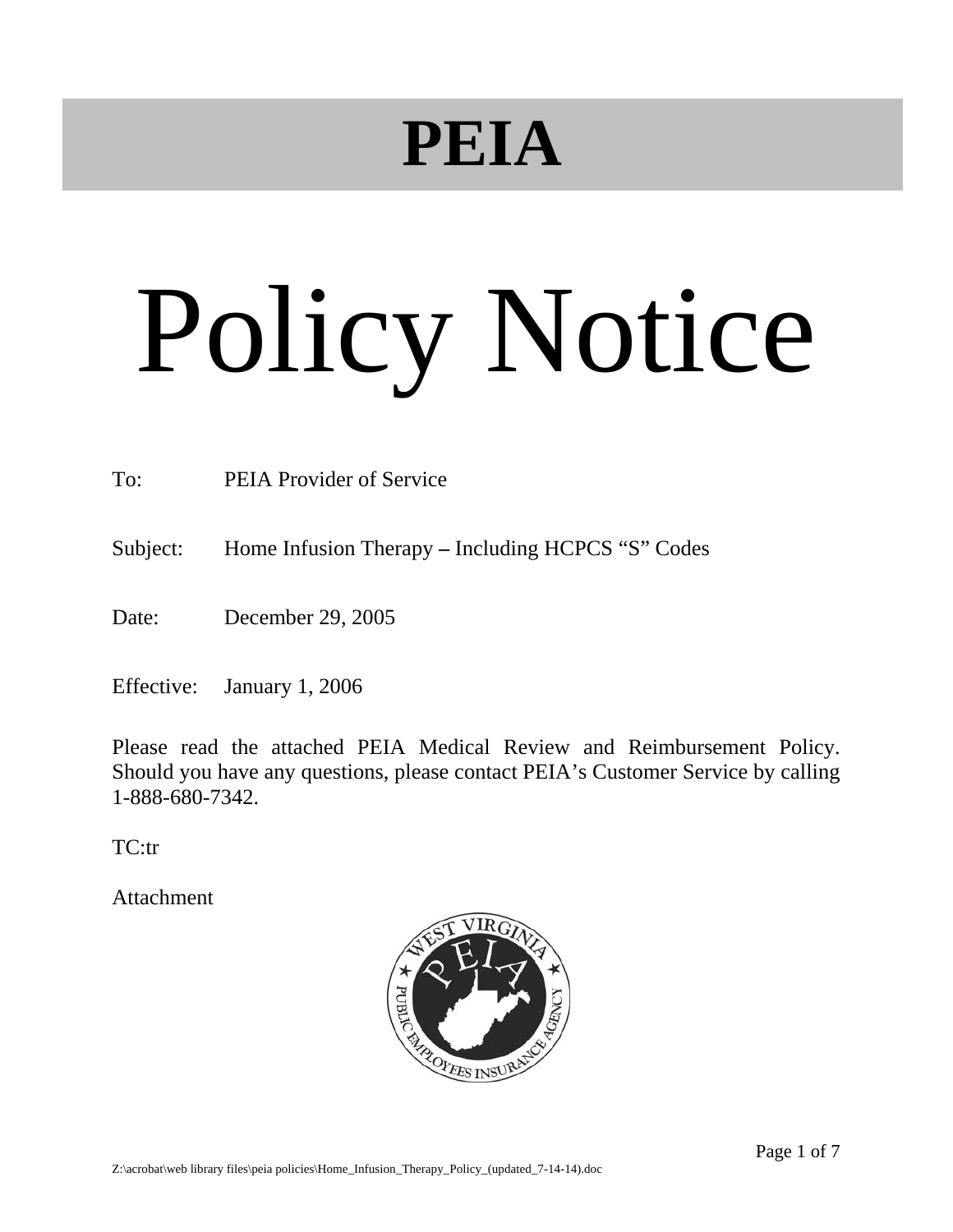

### **PEIA PPB Medical Review and Reimbursement Policy**

**Subject:** Home Infusion Therapy – Including HCPCS "S" Codes

**Date:** 12/29/2005 **Review/Revision date(s): 7/14/2014** 

**Effective Date:** 01/01/2006

**Signatures:**

B. Keich Huff 12/29/2005 Aloria Long

*B. Keith Huffman Date Gloria Long Date Acting Co-Director/General Counsel Acting Co-Director/Deputy Director for* 

 $12/29/2005$   $12/29/2005$ 

*Insurance Programs & Services* 

*Acting Co-Director/Chief Financial Officer Medical Director* 

*Date* Sandra Joseph, M.D. Date

**Purpose of Policy:** To document coverage and reimbursement criteria related to the S codes for home infusion therapy and to explain coding and claim requirements.

In general, home infusion therapy includes the preparation, delivery and follow-up care of drugs and/or solutions via infusion, injection or in some cases, inhalation, in the home setting.

Historically, home infusion therapy services have been subject to PEIA's home health services benefit and billed under revenue codes and/or HCPCS codes. These codes were subject to the PEIA fee schedules and/or rates negotiated by PEIA's Third Party Administrator (TPA).

Beginning in October 2004, in compliance with HIPAA, providers and payers were required to use and accept, respectively, the approved set of "S codes" for home infusion therapy. These "S codes" are listed in the "Private Payer Codes" section of the Health Care Procedure Coding System (HCPCS) Manual and the National Home Infusion Association's *National Coding Standard for Home Infusion Claims under HIPAA*. Currently, home infusion therapy services billed under "S codes" are reimbursed using rates developed by PEIA's TPA through past negotiations.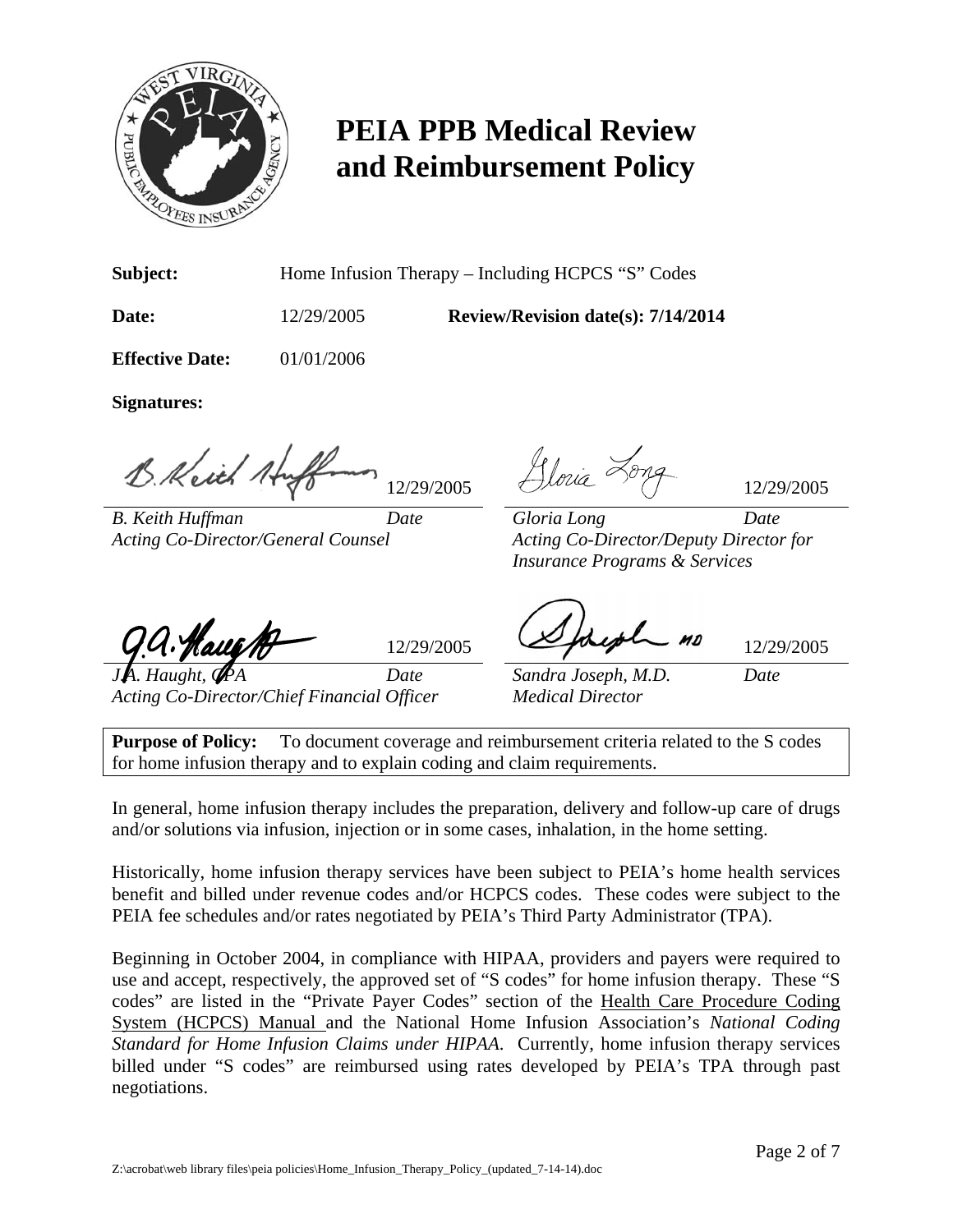#### **Limitations of Coverage:**

#### General Limitations

Effective January 01, 2006, PEIA will require home infusion pharmacies to be accredited by a nationally recognized accrediting body such as the Joint Commission on Accreditation of Healthcare Organizations (JCAHO), the Accreditation Commission for Health Care (ACHC) or the Community Health Accreditation Program (CHAP) in order to be reimbursed for home infusion therapy services.

To be considered for coverage, home infusion therapy must be medically necessary, safe for administration in the home setting and cost effective for the member and PEIA, in lieu of alternative settings, and not solely for the convenience of the member or provider.

Prescription drugs and solutions delivered by home infusion therapy must be FDA approved for the indication and usage requested by the provider.

#### Precertification/preauthorization

Home health services requiring more than 12 nursing visits must be pre-certified by the TPA medical management department. The "Home Infusion Therapy Precertification" form (see attachment) may be used to provide the information necessary to evaluate the provider's request for home infusion therapy. The form should be faxed to the TPA. A telephone and written confirmation of precertification will be generated by the TPA.

#### **Note: If the request for preauthorization is denied, the member is responsible for paying for the services.**

Chelation therapy benefits are limited to those uses accepted in the peer-reviewed medical literature and should be preauthorized, in addition to being pre-certified. Preauthorization is a written request from the prescribing provider for verification of coverage for the home infusion therapy service.

Generally, maintenance therapy is not a PEIA covered benefit. A request for extended catheter maintenance more than 3 months beyond the period of home infusion therapy requires a letter of medical necessity and copies of documentation (office notes, hospital records, etc.) that clearly provide objective, clinical evidence as to the need for extended catheter care. A request for extended catheter maintenance will be given individual consideration based on the merits of the individual situation.

#### S Codes

Home infusion therapy services billed under "S codes" include, but are not limited to: antiinfective therapies; chelation therapy; chemotherapy; enteral and total parenteral nutrition; hydration therapy; pain management; specialty infusion therapies such as anti-hemophilia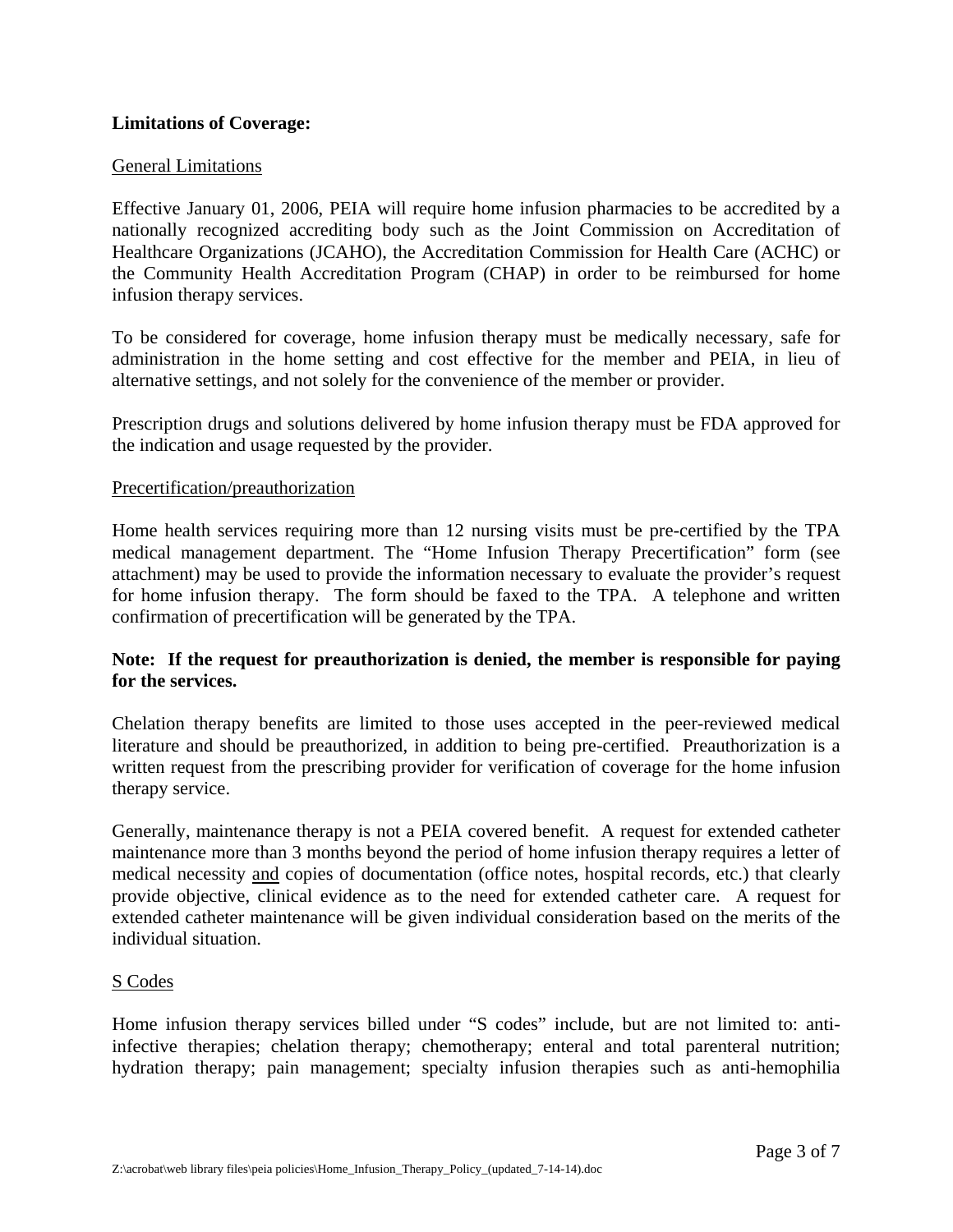factors, IVIG, growth hormone, etc.; catheter insertion and care; and infusion therapy services delivered in the infusion suite setting of home infusion therapy providers.

#### Per diem

PEIA recognizes the National Home Infusion Association's (NHIA) description of the home infusion therapy services included under each "per diem" code: administrative services; pharmacy professional and cognitive services, such as medication compounding and dispensing, patient assessment, clinical monitoring and care coordination; routine catheter care; all infusionrelated supplies and equipment; 365/24/7 pharmacist and/or RN availability; and delivery and pickup.

Under per diem, continuous infusion is defined as administration of 24 hours or more without interruption. Intermittent infusion is defined as interruption in administration of less than 24 hours.

Under per diem infusion for total parenteral nutrition (TPN), some products and drugs are included under the S code:

 Non-specialty amino acids Concentrated dextrose Sterile water Electrolytes Standard multitrace element solutions Standard multivitamin solutions.

#### **PEIA reimburses for "per diem" infusion services only when an actual drug infusion is administered that day. Per diem catheter care is reimbursed only when provided as stand alone care, i.e. not on the same day as another per diem service.**

PEIA's TPA will process per diem codes based on PEIA reimbursement methodology and use claim adjustment reason codes/remark codes to explain payment policies that impact reimbursement. For example, PEIA's reimbursement for drugs or supplies for flushing of catheters, such as heparin or saline, is included in the reimbursement for per diem infusion or per diem catheter care, whichever is applicable. The claim adjustment reason code/remark code will reflect this payment policy.

#### **Coding and Claim Requirements:**

Properly authorized home infusion therapy services will be reimbursed based on PEIA fee schedules/reimbursement methodologies and/or facility reimbursement methodologies.

S9810 will not be reimbursed when billed on the same day as any per diem code.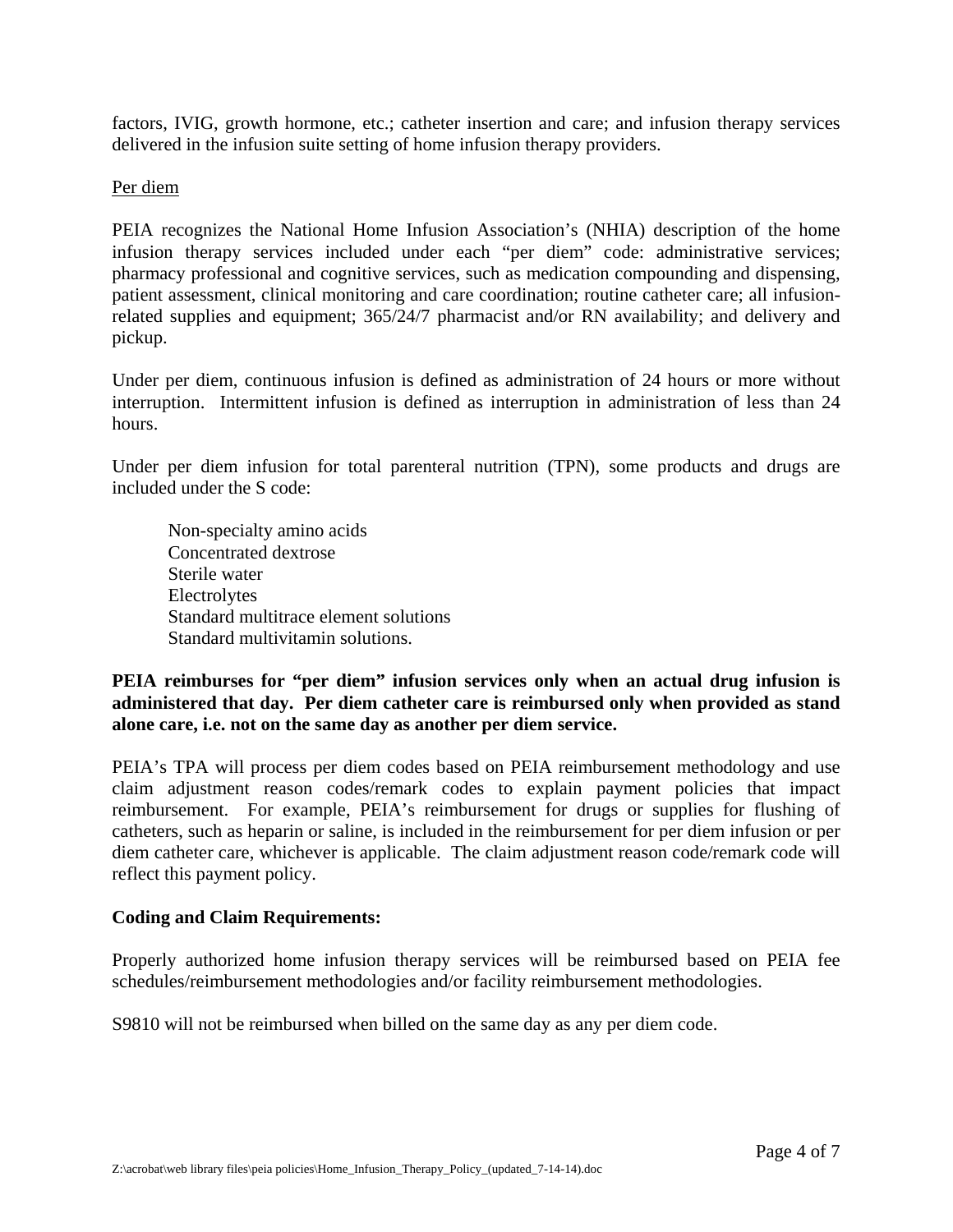Nursing visits are excluded from the per diem S codes. To bill for nursing services related to home infusion on a CMS 1500 form, use CPT code 99601 and if applicable, 99602. When billing a skilled nursing visit on a UB92 form, use Rev Code 551.

PEIA does not require Modifier SD; reimbursement is the same for nursing services with or without modifier SD.

Drugs must be billed using HCPCS codes. For drugs where the dosage is not described by a specific HCPCS code, either singly or in multiples, bill the appropriate unlisted procedure code such as J3490 or J9999 with a description of drug(s) prescribed, including name of drug, NDC#, route of administration, dosage and number of billing units given. Reimbursement will be based on the lowest AWP for the generic form of the drug, if available. PEIA will not reimburse drugs billed under codes S5000 or S5001.

Concurrently administered infusion therapy must be identified by the provider in value order, using modifiers –SH and –SJ, as appropriate. Reimbursement for concurrently administered infusion therapy will be based on a fee specific to the modifier billed. Specifically, the  $2<sup>nd</sup>$ concurrently administered infusion therapy **must** be billed with modifier –SH and has a PEIA fee of \$25.00. Additional concurrently administered infusion therapy(s) **must** be identified by modifier -SJ which has a fee of \$15.00. **Note: This concurrently administered infusion therapy methodology does not apply to chemotherapy infusions.** 

Infusion suite services should be billed with place of service (POS) 12 using modifier -SS to indicate home infusion therapy services delivered in the infusion suite of a home infusion therapy provider.

#### **Documentation Requirements:**

Periodic review of home infusion therapy claims and records will be conducted by PEIA and/or its auditors. Records must include home infusion therapy treatment plan, including patient demographics, diagnosis and treatments prescribed for the home setting; description of drugs prescribed, including HCPCS code, NDC # and name of drug, route of administration, dosage and number of billing units; HealthSmartprecertification number; and infusion therapy notes.

#### **Other Comments:**

#### When Medicare is Primary

When Medicare is primary and PEIA is secondary, Medicare's guidelines will prevail. If PEIA is determined to be primary due to Medicare non-covered benefit, then PEIA rules will prevail.

#### **References:**

Centers for Medicare and Medicaid Services http://www.cms.hhs.gov/hipaa/hipaa2/education/infoserie/4-tcs.pdf. Accessed 12/13/05.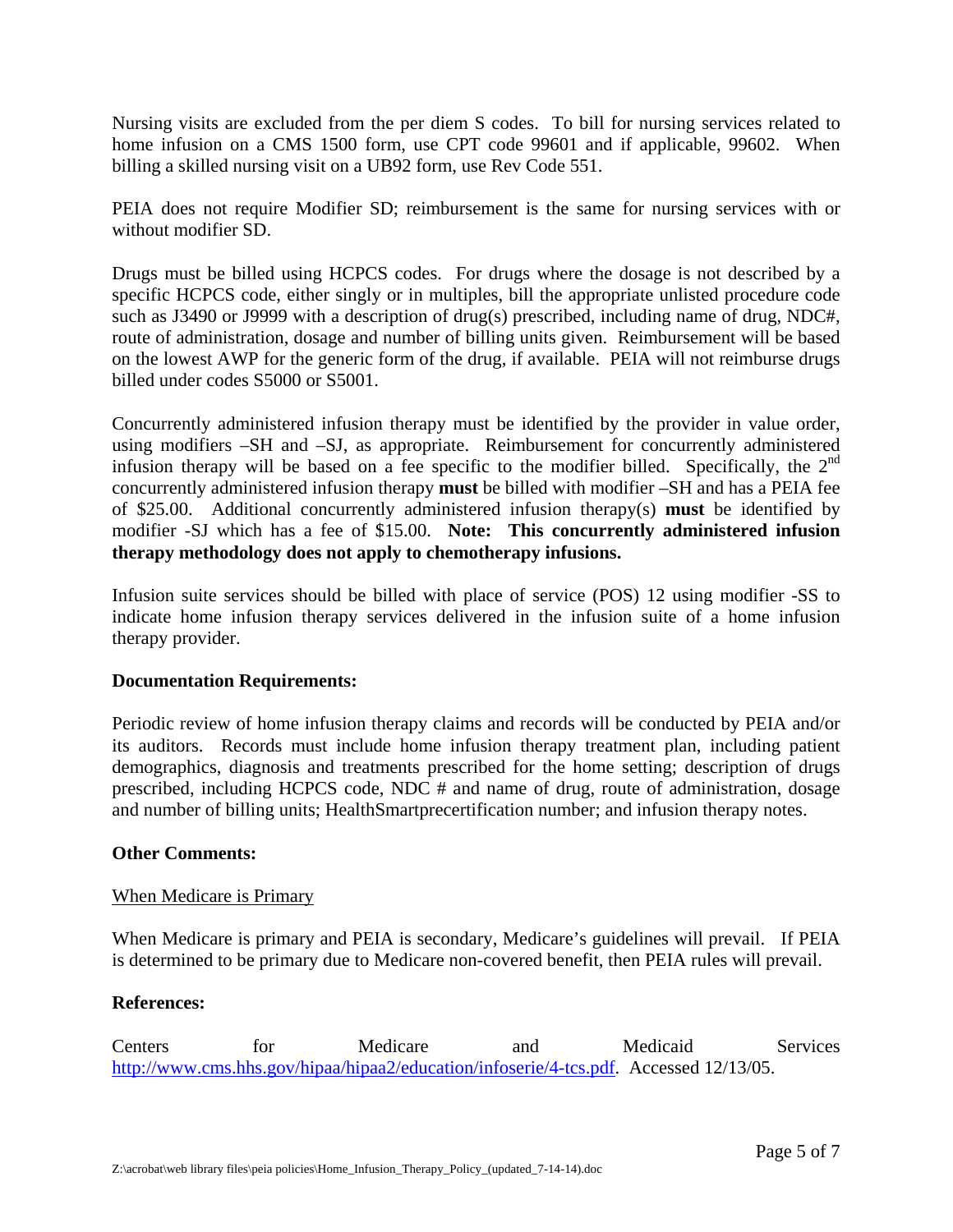Michigan Dept of Community Health Medical Supplier Bulletin #04-05 http://www.michigan.gov/documents/Medical\_Supplier\_04-05\_92340\_7.pdf Accessed 11/16/05.

NHIA National Coding Standard for Home Infusion Claims under HIPAA, Version 1.05.01a. NHIA (2004). www.nhianet.org. Accessed June 1, 2004.

Tufts Health Plan Home Infusion Policy. www.tuftshealthplan.com. Accessed November 4, 2005.

Wellmark BlueCross BlueShield "Home Infusion Therapy Guide" June 2005 edition. www.wellmark.com. Accessed November 10, 2005.